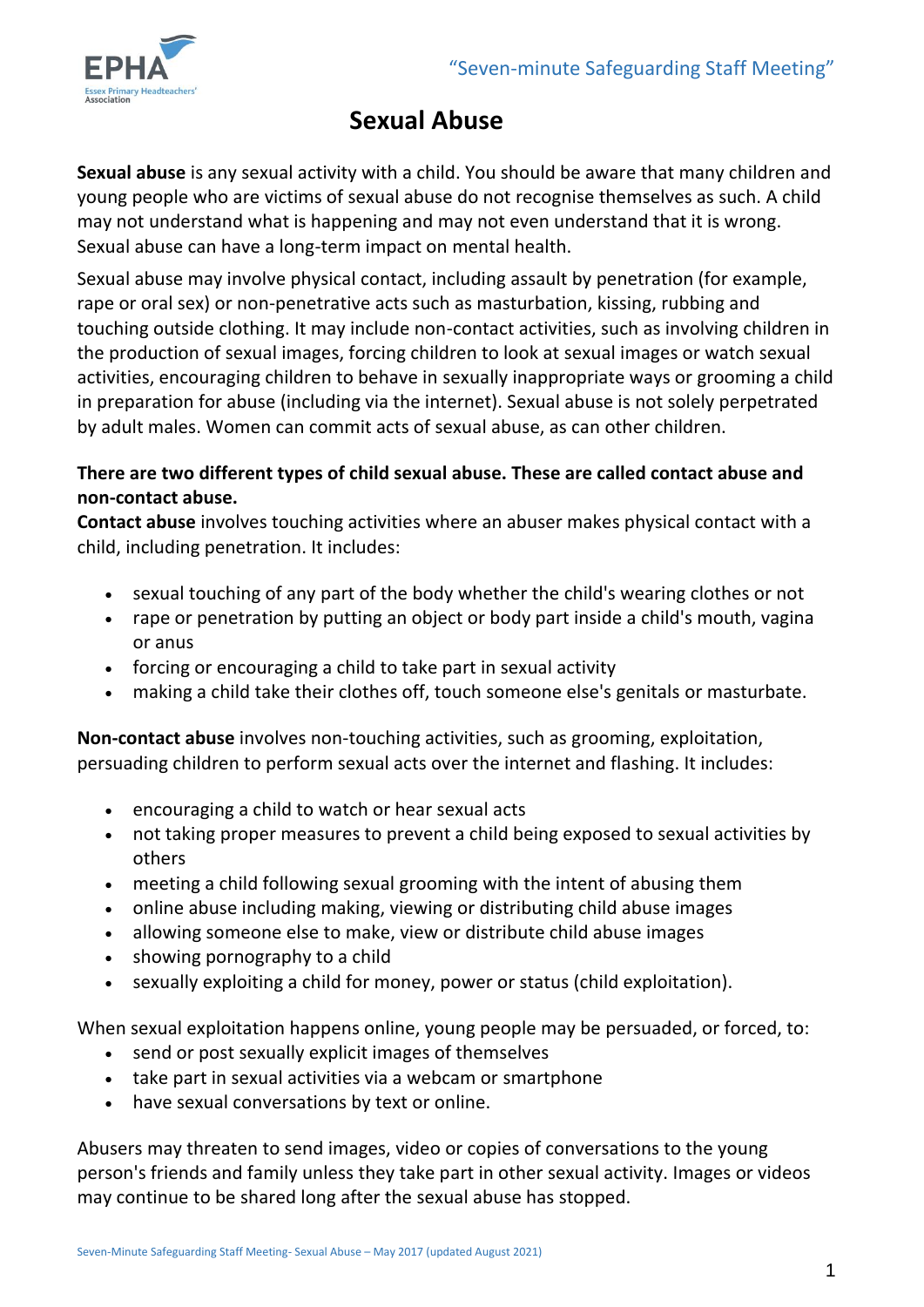

# **NSPCC statistics**

Official statistics, published annually, show the amount of child sexual abuse recorded by authorities in the year. The problem is much bigger than shown in official statistics, as most crimes are not disclosed and/or reported.

Most sexual abuse isn't reported, detected or prosecuted. Most children don't tell anyone that they're being sexually abused. It's a crime that is usually only witnessed by the abuser and the victim.

- 1 in 20 children in the UK have been sexually abused
- Over 2,200 children were identified as needing protection from sexual abuse last year
- 1 in 3 children sexually abused by an adult did not tell anyone
- Over 90% of sexually abused children were abused by someone they knew
- Around a third of sexual abuse is committed by other children and young people.
- The NSPCC helpline responded to nearly 7,000 contacts about sexual abuse last year
- 13% of contacts to the NSPCC's helpline last year were concerns about sexual abuse
- Over 47,000 sexual offences against children were recorded in the UK last year

https://www.nspcc.org.uk/preventing-abuse/child-abuse-and-neglect/child-sexualabuse/sexual-abuse-facts-statistics/

# **Some of the following signs may be indicators of sexual abuse**

Children who are sexually abused may:

# *Stay away from certain people*

- they might avoid being alone with people, such as family members or friends
- they could seem frightened of a person or reluctant to socialise with them.

# *Show sexual behaviour that's inappropriate for their age*

- a child might become sexually active at a young age
- they might be promiscuous
- they could use sexual language or know information that you wouldn't expect them to.

#### *Have physical symptoms*

- anal or vaginal soreness
- an unusual discharge
- sexually transmitted infection (STI)
- pregnancy.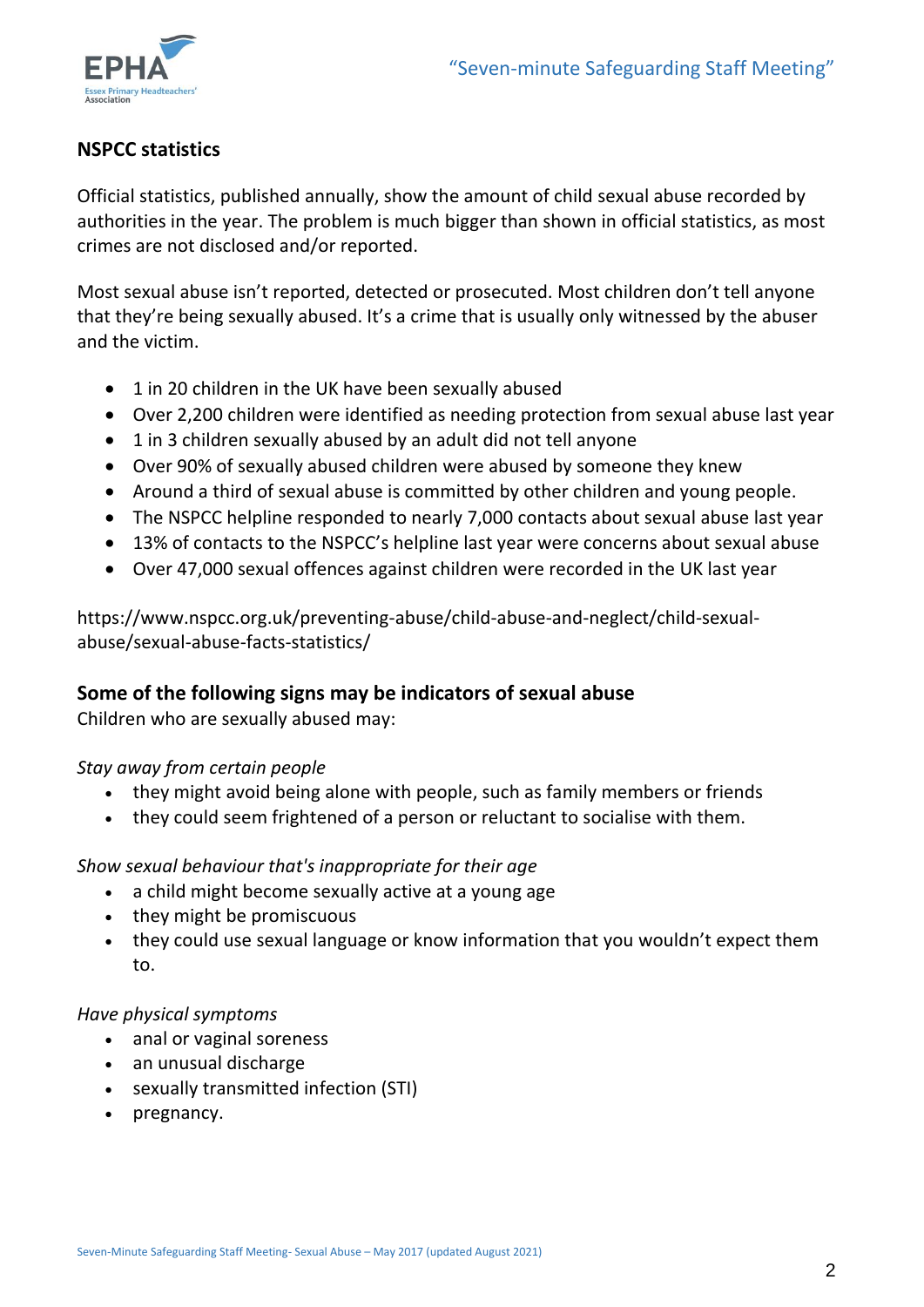

# **Things you may notice**

If you're worried that a child is being abused, watch out for any unusual behaviour.

- withdrawn
- suddenly behaves differently
- anxious
- $\bullet$  clingy
- depressed
- aggressive
- problems sleeping
- eating disorders
- wets the bed
- soils clothes
- takes risks
- misses school
- changes in eating habits
- obsessive behaviour
- nightmares
- drugs
- alcohol
- self-harm
- thoughts about suicide

#### **Sexual violence and sexual harassment between children in schools and colleges**

The Department for Education (DfE) first published guidance on Sexual Violence and Sexual Harassment between children in schools and colleges, in December 2017. The guidance has been extensively updated for September 2021, following a DfE consultation, and the Ofsted review into sexual abuse in schools triggered by the Everyone's Invited movement. Part 5 of Keeping Children Safe in Education (September 2021) focuses on sexual violence and sexual harassment which means that schools and colleges in England must have regard to it when carrying out their duties to safeguard and promote the welfare of children.

Sexual violence and sexual harassment can occur between two children of **any age and sex.** It can also occur through a group of children sexually assaulting or sexually harassing a single child or group of children.

- Ofsted's Review of sexual abuse in schools and colleges revealed how prevalent sexual harassment and online sexual abuse is for children and young people and that the issues are so widespread that they need addressing for all children and young people.
- Nationally collected statistics show that there has been a sharp increase in reporting of child sexual abuse to the police in recent years. Figures that include all child sexual abuse cases show that the police recorded over 83,000 child sexual abuse offences (including obscene publications) in the year ending March 2020.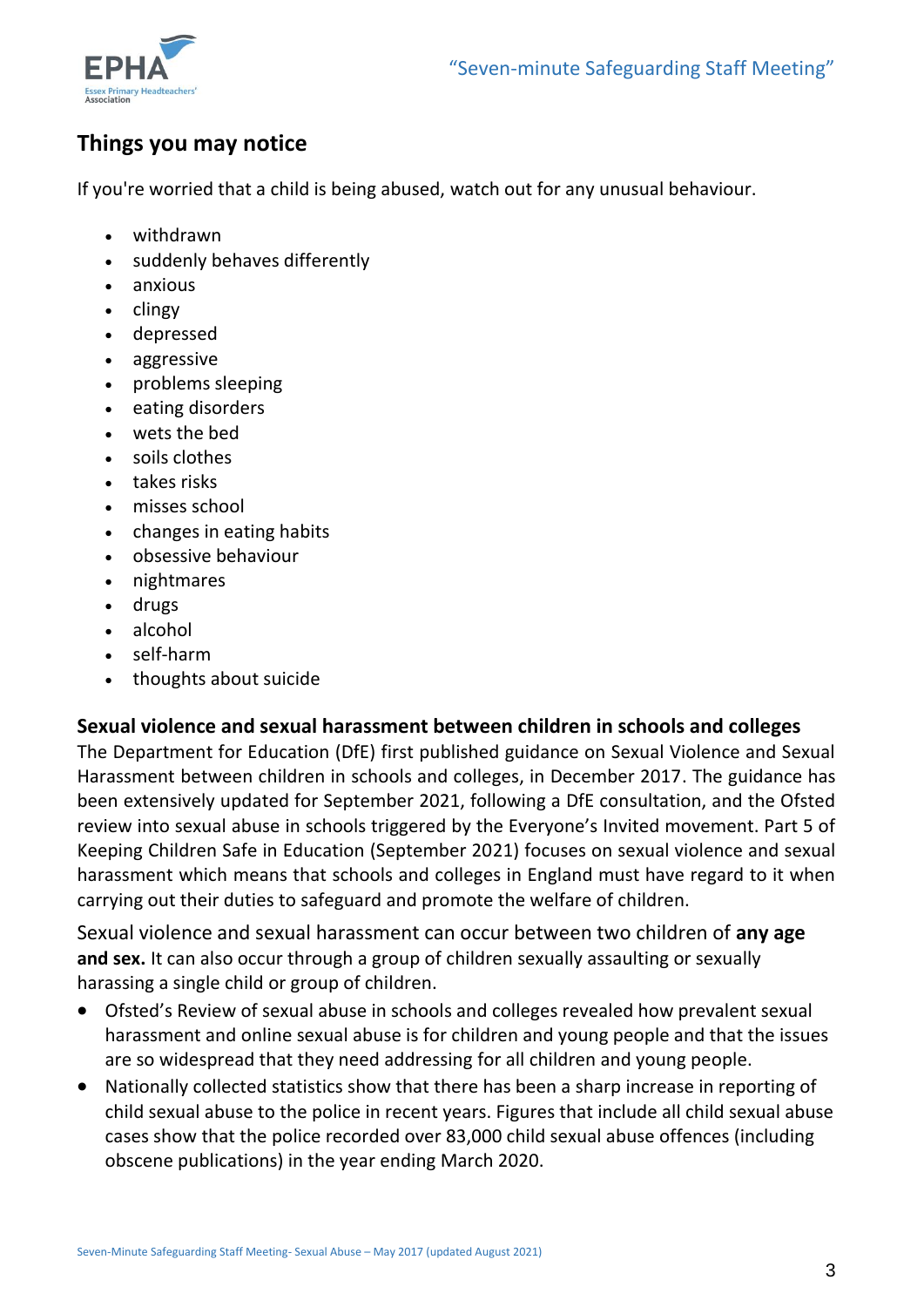

- In the year ending March 2019, the police recorded 73,260 sexual offences where there are data to identify the victim was a child. Around one-quarter (27%) of these were rape offences.
- Police recorded crime data (England and Wales) for year ending March 2020 indicated that 51.9% of female victims and 62.4% of male victims of sexual offences were aged between 5 and 19.
- NSPCC's how safe are our children report 2020 found that girls are particularly vulnerable to sexual abuse, accounting for around 90% of victims of recorded rape offences against 13- to 15-year-olds in England, Wales and Scotland.

#### **What school staff should do if they have concerns about a child**

If staff members have any **concerns** about a child they will need to decide what action to take.

Any concern about a child should **always** trigger a conversation with the designated safeguarding lead to agree a course of action, although any staff member can make a referral to children's social care.

# **Additional guidance and further reading**

- **National Society for the Prevention of Cruelty to Children** [https://www.nspcc.org.uk/preventing-abuse/child-abuse-and-neglect/child-sexual](https://www.nspcc.org.uk/preventing-abuse/child-abuse-and-neglect/child-sexual-abuse/)[abuse/](https://www.nspcc.org.uk/preventing-abuse/child-abuse-and-neglect/child-sexual-abuse/)
- **Someone to lean on** Advice for professionals giving therapeutic support to children who have been sexually abused
- The **NSPCC Helpline** is a service for anyone concerned about the safety or welfare of a child. You can contact the helpline 24 hours a day, seven days a week by phone, email or online. 0808 800 5000
- **Keeping children safe in education –statutory guidance for schools and colleges**  (September 2021)
- **Sexual violence and sexual harassment between children in schools and colleges**  (September 2021)
- **What to Do If You're Worried a Child Is Being Abused** (2015)
- **Working Together to Safeguard Children** (July 2018)
- **Effective Support for Children and Families in Essex**  guidance for all practitioners in working together with children and families to provide early help and targeted and specialist support (July 2017)
- **Essex Safeguarding Children Board** <http://www.escb.org.uk/> Includes a link to the **SET procedures (Southend, Essex, Thurrock Child Protection Procedures)**
- **Childline** [https://www.](https://www.childline.org.uk/)**childline**.org.uk/ 0800 1111
- **No one noticed, no one heard: a study of disclosures of childhood abuse (NSPCC)**